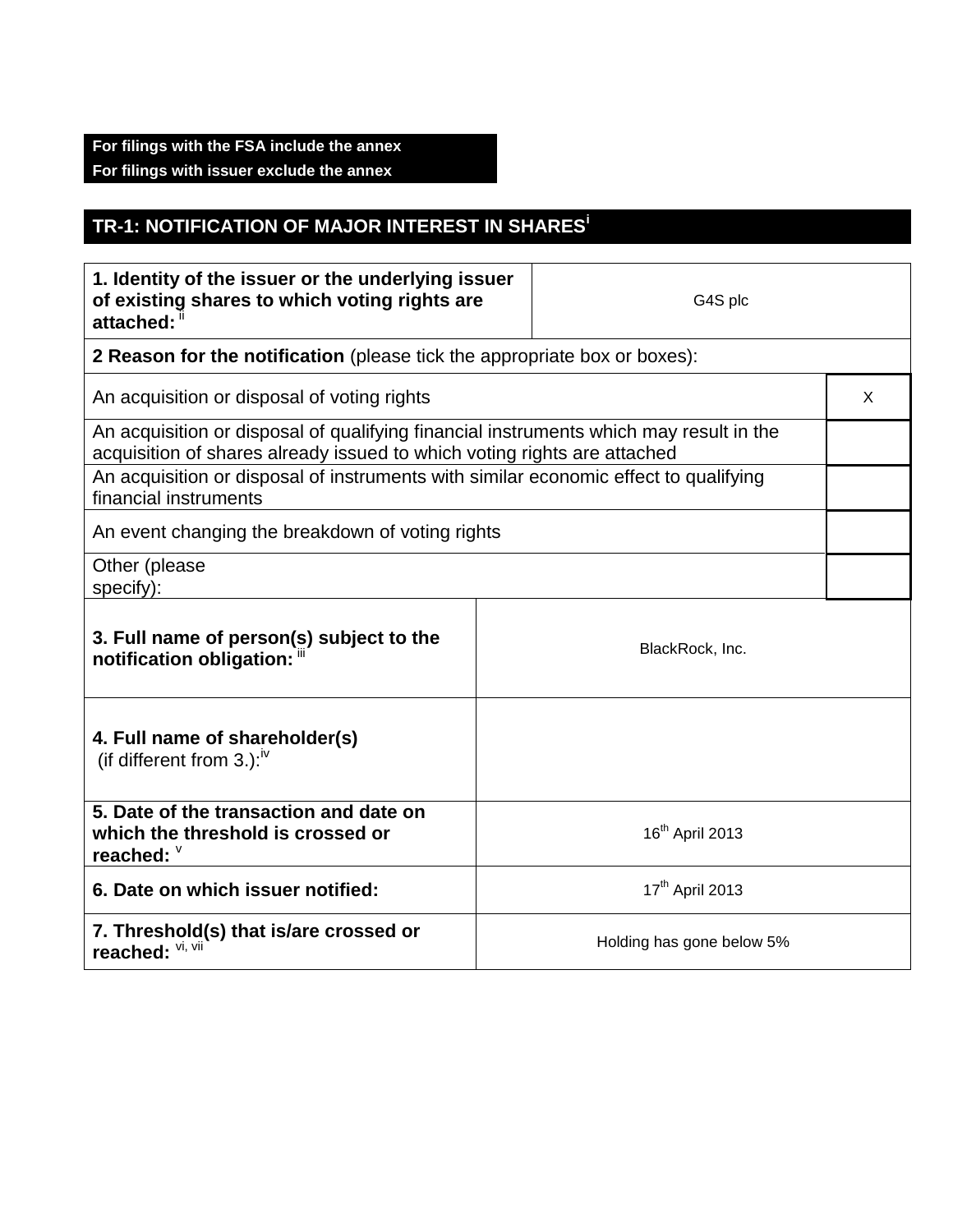| 8. Notified details:                         |                                                               |                         |                                                      |                            |                         |                                 |          |
|----------------------------------------------|---------------------------------------------------------------|-------------------------|------------------------------------------------------|----------------------------|-------------------------|---------------------------------|----------|
| A: Voting rights attached to shares Vili, ix |                                                               |                         |                                                      |                            |                         |                                 |          |
| Class/type of<br>shares                      | <b>Situation previous</b><br>to the triggering<br>transaction |                         | Resulting situation after the triggering transaction |                            |                         |                                 |          |
| if possible using<br>the ISIN CODE           | <b>Number</b><br><b>Number</b><br>οf<br>οf                    |                         | <b>Number</b><br>of shares                           | Number of voting<br>rights |                         | % of voting rights <sup>x</sup> |          |
|                                              | <b>Shares</b>                                                 | Voting<br><b>Rights</b> | <b>Direct</b>                                        | Direct <sup>xi</sup>       | Indirect <sup>xii</sup> | <b>Direct</b>                   | Indirect |
| GB00B01FLG62                                 | 65,770,760                                                    | 65,770,760              | N/A                                                  | N/A                        | N/A                     | N/A                             | Below 5% |

| <b>B: Qualifying Financial Instruments</b>           |                                          |                                           |                                                                                                           |                       |  |
|------------------------------------------------------|------------------------------------------|-------------------------------------------|-----------------------------------------------------------------------------------------------------------|-----------------------|--|
| Resulting situation after the triggering transaction |                                          |                                           |                                                                                                           |                       |  |
| <b>Type of financial</b><br>instrument               | <b>Expiration</b><br>$date^{\bar{x}iii}$ | Exercise/<br><b>Conversion Period Xiv</b> | <b>Number of voting</b><br>rights that may be<br>acquired if the<br>instrument is<br>exercised/converted. | % of voting<br>rights |  |
|                                                      |                                          |                                           |                                                                                                           |                       |  |

| C: Financial Instruments with similar economic effect to Qualifying Financial Instruments<br>XV, XVI |                 |                   |                                   |                                |                            |              |
|------------------------------------------------------------------------------------------------------|-----------------|-------------------|-----------------------------------|--------------------------------|----------------------------|--------------|
| Resulting situation after the triggering transaction                                                 |                 |                   |                                   |                                |                            |              |
| <b>Type of financial</b>                                                                             | <b>Exercise</b> | <b>Expiration</b> | Exercise/                         | <b>Number of voting rights</b> | % of voting rights $XIX$ , |              |
| instrument                                                                                           | price           | $date^{\times}$   | <b>Conversion</b><br>period XViii | instrument refers to           | <b>XX</b>                  |              |
|                                                                                                      |                 |                   |                                   |                                | <b>Nominal</b>             | <b>Delta</b> |
|                                                                                                      |                 |                   |                                   |                                |                            |              |

| Total (A+B+C)                  |                             |  |  |
|--------------------------------|-----------------------------|--|--|
| <b>Number of voting rights</b> | Percentage of voting rights |  |  |
| N/A                            | Below 5%                    |  |  |